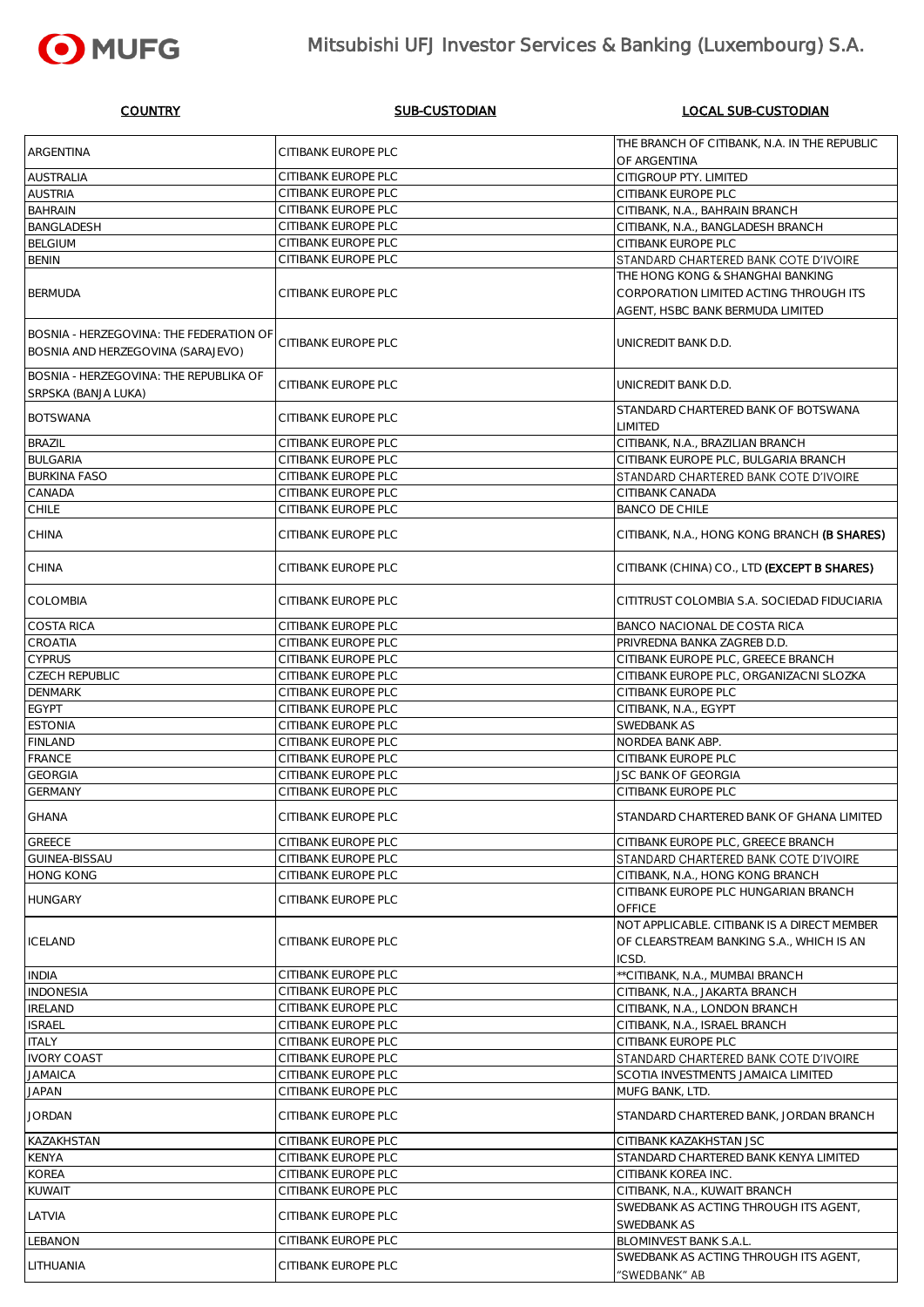

# Mitsubishi UFJ Investor Services & Banking (Luxembourg) S.A.

| LUXEMBOURG                         | UBS LUXEMBOURG S.A. |                                                                            |
|------------------------------------|---------------------|----------------------------------------------------------------------------|
| MACEDONIA (REPUBLIC OF NORTHERN    | CITIBANK EUROPE PLC | RAIFFEISEN BANK INTERNATIONAL AG                                           |
| <b>MALAYSIA</b>                    | CITIBANK EUROPE PLC | <b>CITIBANK BERHAD</b>                                                     |
| <b>MALI</b>                        | CITIBANK EUROPE PLC | STANDARD CHARTERED BANK COTE D'IVOIRE                                      |
| <b>MALTA</b>                       | CITIBANK EUROPE PLC | NOT APPLICABLE. CITIBANK IS A DIRECT MEMBER                                |
| <b>MAURITIUS</b>                   | CITIBANK EUROPE PLC | THE HONG KONG & SHANGHAI BANKING                                           |
|                                    |                     |                                                                            |
| <b>MEXICO</b>                      | CITIBANK EUROPE PLC | BANCO NACIONAL DE MEXICO, S.A.                                             |
| <b>MOROCCO</b>                     | CITIBANK EUROPE PLC | CITIBANK MAGHREB S.A.                                                      |
| <b>NAMIBIA</b>                     | CITIBANK EUROPE PLC | STANDARD BANK OF SOUTH AFRICA LIMITED                                      |
| NETHERLANDS                        | CITIBANK EUROPE PLC | CITIBANK EUROPE PLC                                                        |
| <b>NEW ZEALAND</b>                 | CITIBANK EUROPE PLC | CITIBANK, N.A., NEW ZEALAND BRANCH                                         |
| <b>NIGER</b>                       | CITIBANK EUROPE PLC | STANDARD CHARTERED BANK COTE D'IVOIRE                                      |
| <b>NIGERIA</b>                     | CITIBANK EUROPE PLC | CITIBANK NIGERIA LIMITED                                                   |
|                                    |                     |                                                                            |
| <b>NORWAY</b>                      | CITIBANK EUROPE PLC | <b>CITIBANK EUROPE PLC</b>                                                 |
| <b>OMAN</b>                        | CITIBANK EUROPE PLC | THE HONG KONG & SHANGHAI BANKING                                           |
| <b>PAKISTAN</b>                    | CITIBANK EUROPE PLC | CITIBANK, N.A., PAKISTAN BRANCH                                            |
| <b>PANAMA</b>                      | CITIBANK EUROPE PLC | CITIBANK, N.A., PANAMA BRANCH                                              |
| PERU                               | CITIBANK EUROPE PLC | CITIBANK DEL PERU S.A.                                                     |
| PHILIPPINES                        | CITIBANK EUROPE PLC | CITIBANK, N.A., PHILIPPINE BRANCH                                          |
| POLAND                             | CITIBANK EUROPE PLC | <b>BANK HANDLOWY W WARSZAWIE S.A.</b>                                      |
| PORTUGAL                           | CITIBANK EUROPE PLC | CITIBANK EUROPE PLC                                                        |
| <b>QATAR</b>                       | CITIBANK EUROPE PLC | THE HONG KONG & SHANGHAI BANKING<br>CORPORATION LIMITED ACTING THROUGH ITS |
| <b>ROMANIA</b>                     | CITIBANK EUROPE PLC | CITIBANK EUROPE PLC, DUBLIN - ROMANIA BRANCH                               |
| <b>RUSSIA</b>                      | CITIBANK EUROPE PLC | <b>AO CITIBANK</b>                                                         |
| <b>SAUDI ARABIA</b>                | CITIBANK EUROPE PLC | THE HONG KONG & SHANGHAI BANKING                                           |
| SENEGAL                            | CITIBANK EUROPE PLC | STANDARD CHARTERED BANK COTE D'IVOIRE                                      |
| <b>SERBIA</b>                      | CITIBANK EUROPE PLC | UNICREDIT BANK SRBIJA A.D.                                                 |
| <b>SINGAPORE</b>                   | CITIBANK EUROPE PLC | CITIBANK, N.A., SINGAPORE BRANCH                                           |
| <b>SLOVAK REPUBLIC</b>             | CITIBANK EUROPE PLC | CITIBANK EUROPE PLC, POBOCKA ZAHRANICNEJ                                   |
| <b>SLOVENIA</b>                    | CITIBANK EUROPE PLC | UNICREDIT BANKA SLOVENIJA D.D. LJUBLJANA.                                  |
| <b>SOUTH AFRICA</b>                | CITIBANK EUROPE PLC | CITIBANK, N.A., SOUTH AFRICA BRANCH                                        |
| <b>SPAIN</b>                       | CITIBANK EUROPE PLC | CITIBANK EUROPE PLC                                                        |
| <b>SRI LANKA</b>                   | CITIBANK EUROPE PLC | CITIBANK, N.A., SRI LANKA BRANCH                                           |
| SWEDEN                             | CITIBANK EUROPE PLC | CITIBANK EUROPE PLC, SWEDEN BRANCH                                         |
| SWITZERLAND                        | CITIBANK EUROPE PLC | CITIBANK, N.A., LONDON BRANCH                                              |
| <b>TAIWAN</b>                      | CITIBANK EUROPE PLC | <b>CITIBANK TAIWAN LIMITED</b>                                             |
| TANZANIA                           | CITIBANK EUROPE PLC | STANDARD BANK OF SOUTH AFRICA LTD. ACTING                                  |
| THAILAND                           | CITIBANK EUROPE PLC | CITIBANK, N.A., BANGKOK BRANCH                                             |
| <b>TOGO</b>                        | CITIBANK EUROPE PLC | STANDARD CHARTERED BANK COTE D'IVOIRE                                      |
| <b>TUNISIA</b>                     | CITIBANK EUROPE PLC | UNION INTERNATIONALE DE BANQUES                                            |
| <b>TURKEY</b>                      | CITIBANK EUROPE PLC | CITIBANK, A.S.                                                             |
| <b>UGANDA</b>                      | CITIBANK EUROPE PLC | STANDARD CHARTERED BANK UGANDA LIMITED                                     |
| <b>UKRAINE</b>                     | CITIBANK EUROPE PLC | <b>JSC "CITIBANK"</b>                                                      |
|                                    | CITIBANK EUROPE PLC |                                                                            |
| UNITED ARAB EMIRATES, ADX          | CITIBANK EUROPE PLC | CITIBANK, N.A., UAE                                                        |
| UNITED ARAB EMIRATES, DFM          |                     | CITIBANK, N.A., UAE                                                        |
| UNITED ARAB EMIRATES, NASDAQ DUBAI | CITIBANK EUROPE PLC | CITIBANK, N.A., UAE                                                        |
| UNITED KINGDOM                     | CITIBANK EUROPE PLC | CITIBANK, N.A., LONDON BRANCH                                              |
| UNITED STATES                      | CITIBANK EUROPE PLC | CITIBANK, N.A., NEW YORK OFFICES                                           |
| <b>URUGUAY</b>                     | CITIBANK EUROPE PLC | <b>BANCO ITAU URUGUAY S.A.</b>                                             |
| <b>VIETNAM</b>                     | CITIBANK EUROPE PLC | CITIBANK, N.A., HANOI BRANCH                                               |
| ZAMBIA                             | CITIBANK EUROPE PLC | STANDARD CHARTERED BANK ZAMBIA PLC.                                        |
| ZIMBABWE                           | CITIBANK EUROPE PLC | STANDARD BANK OF SOUTH AFRICA LTD. ACTING                                  |